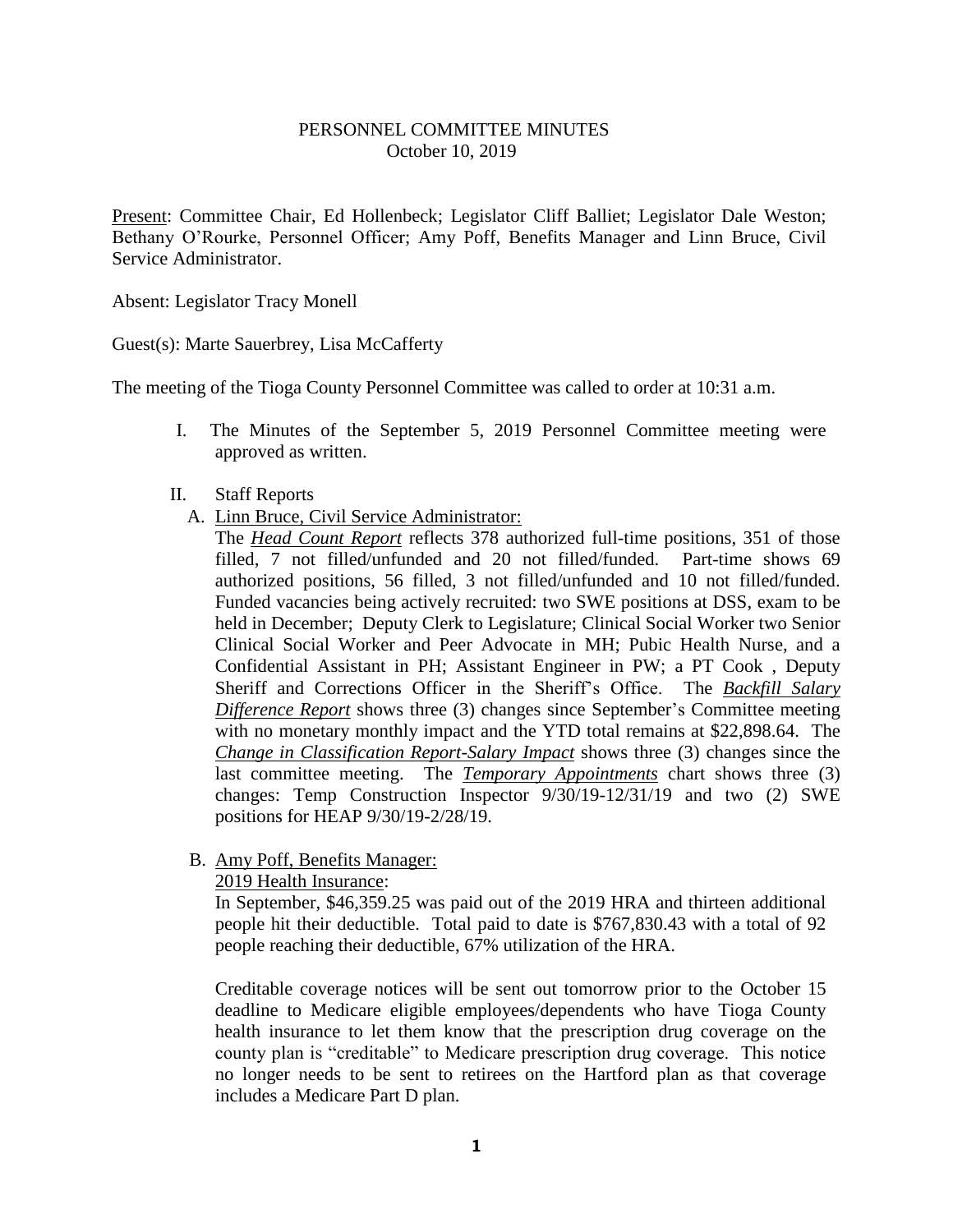Three benefit related resolutions were reviewed. One to authorize the 2020 contract with Excellus Blue Cross Blue Shield, one to authorize 2020 contract with Hartford and a resolution to authorize a contract with Lifetime Benefit Solutions to administer the flexible spending program and health reimbursement accounts for 2020. For the medical flex spending program the Federal Government limits the annual individual medical pledge and we have heard the IRS will raise from the current max of \$2,700 to \$2,750 for 2020 but has not yet officially announced by the IRS.

C. Bethany O'Rourke, Personnel Officer

Budget Tracking Report:

 The budget tracking report as of October 2, 2019 was displayed for review. So far in 2019 we have collected \$3,525.00 (119.5%) of our projected revenues. We have spent 68.8% of our appropriations.

## III. Old Business:

10 Year Staffing History Report: The 10 year staffing history report was displayed for review. Bethany reminded the committee members that a hard copy of this report is included in the budget books Rita prepared for them.

Retiree Health Insurance Contributions: A resolution to establish retiree health insurance contributions for current retirees was displayed for review and discussed. The committee agreed to move the reso forward.

## IV. New Business:

 $3<sup>rd</sup>$  Quarter Exit Interview Report: The  $3<sup>rd</sup>$  quarter exit interview report was distributed for review. The results have been sent to the corresponding Department Heads and Legislative Committee Chairs.

Bethany, Linn and Nancy attended webinar regarding the baby boomer generation exodus and recruiting. They will be working with I.T. to get a social media presence going to help promote recruiting and keep up with the times.

2020 Budget Request for a Non-Union Salary Plan Analysis: Bethany indicated that there is a need to do a non-biased analysis of the entire NU salary grid. She reached out to other Counties inquiring the cost of consultants they have used. She heard back from Yates and Ulster Counties with the cost ranging from \$33,000 to \$45,000. Bethany is requesting \$40,000 to be put into budget line A1430 540140 to have an analysis done in 2020.

Legislator Balliet stated the Board of Elections is requesting salary increases to coincide with the upcoming State mandated changes and procedures that they will need to learn.

V. Resolutions:

Authorize 2020 Contracts with SADD School Associates stop DWI:It is the desire of the STOP DWI Program to arrange five contracts with SADD School Associates which are defined as Independent contractors not entitled to County Employee benefits. This resolution authorizes the following SADD School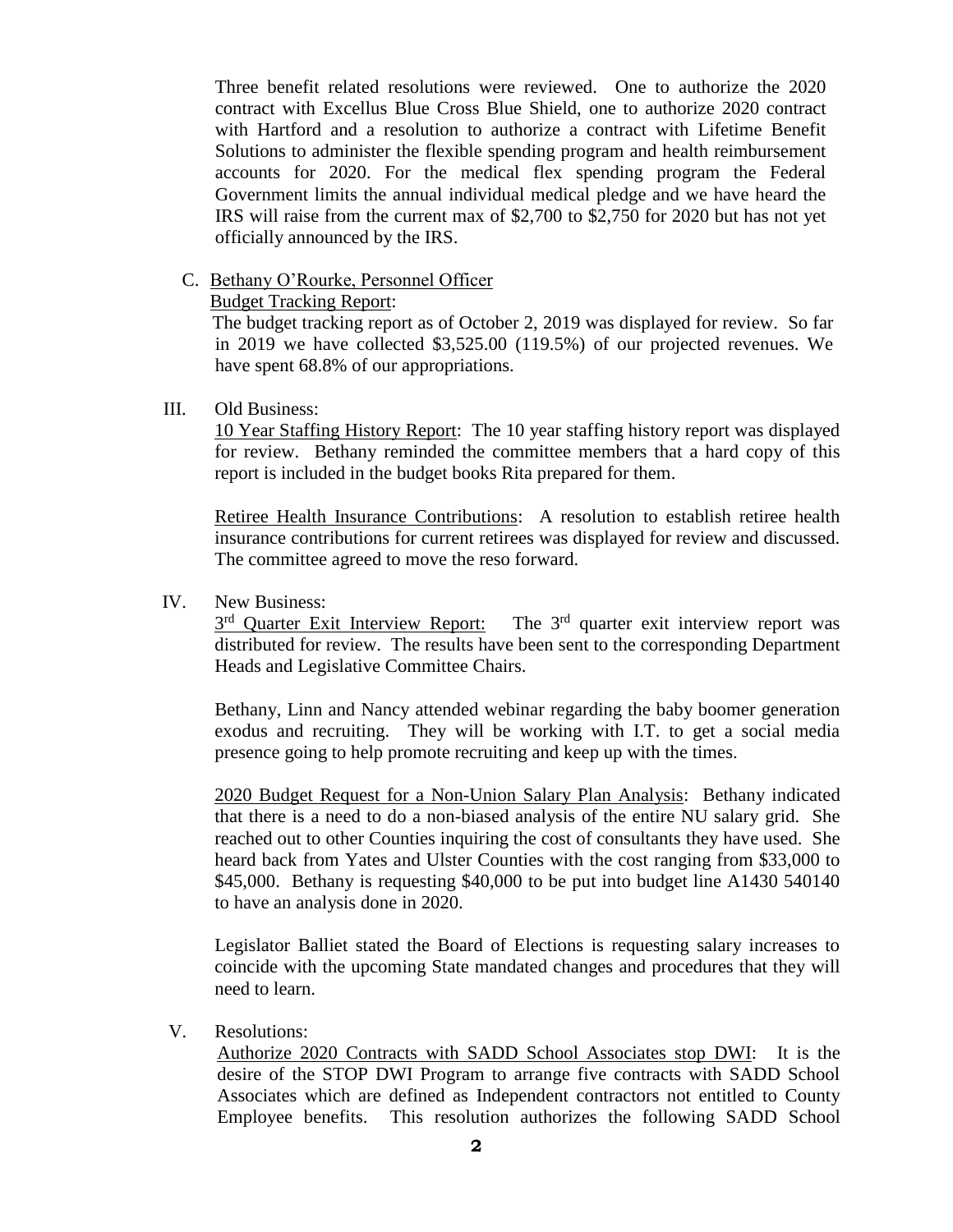Associates for the 2020 calendar year: Aria French to serve the Candor School District; Matthew Cicchetti to serve the Newark Valley School District; Joan Beck to serve the Owego Apalachin School District; Britney Elsey to serve the Spencer Van Etten School district and Janice Barto to serve the Tioga Central School District. Each SADD School Associate will be compensated \$100 each month for the ten months of the school year, but will not exceed \$1,000 for the year.

Authorize Appointment of 3rd Assistant District Attorney: Due to staffing changes reflected in resolution 254-19, the  $3<sup>rd</sup>$  Asst. District Attorney position has been vacant since September 30, 2019. The District Attorney has identified an appropriate candidate to fill said vacancy. The resolution appoints Torrance Schmitz to the position of 3<sup>rd</sup> Assistant District Attorney at an annual rate of \$65,000 effective October 16, 2019.

Authorize Contract with Excellus BC/BS to Administer Health Insurance Benefits: This resolution authorizes the Chair of the Tioga County Legislature to enter into a contract with Excellus Blue Cross Blue Shield of Central New York, subject to review by the County attorney, to administer health insurance benefits for Tioga County for the period of January 1, 2020 through December 21, 2020.

Authorize Contract with The Hartford to administer Medicare Eligible Retiree Health Insurance: The Hartford has submitted a new contract to administer the Medicare Supplemental Plan F and Medicare Part D drug plan. This resolution authorizes the Chair of the Tioga County Legislature to enter into a contract with The Hartford, subject to review by the County Attorney, to administer these insurance benefits for Tioga County for the period January 1, 2020 through December 31, 2020.

Authorize Contract with Lifetime Benefit Solutions, Inc. to Administer Flexible Spending and Health Reimbursement Account Programs: Lifetime Benefit Solutions has submitted a new contract to continue administering Tioga County's flexible spending and health reimbursement account programs. This resolution authorizes the Chair of the Legislature to enter into a contract with Lifetime Benefit Solutions, Inc., subject to review by the County Attorney, to continue administering Tioga County's flexible spending and health reimbursement account programs January 1, 2020 through December 31, 2020.

Standard Work Day and Reporting Resolution: The New York State Retirement System created new reporting regulations in 2009 that require establishment of terms and work hours for elected and appointed officials and a resolution stating such at the onset of each term. This resolution establishes the standard work day for T. Monell and will report that no calendar was submitted by T. Monell.

Authorize Appointment of Secretary to the Public Health Director: Due to a resignation, the position of Secretary to the Public Health Director has been vacant since July 5, 2019. The Public Health Director has identified an acceptable candidate from the eligible list. This resolution appoints Abigail Canzler to the position of Secretary to the Public Health Director at an annual rate of \$36,800 effective October 26, 2019. Ms. Canzler shall not be eligible for the across the